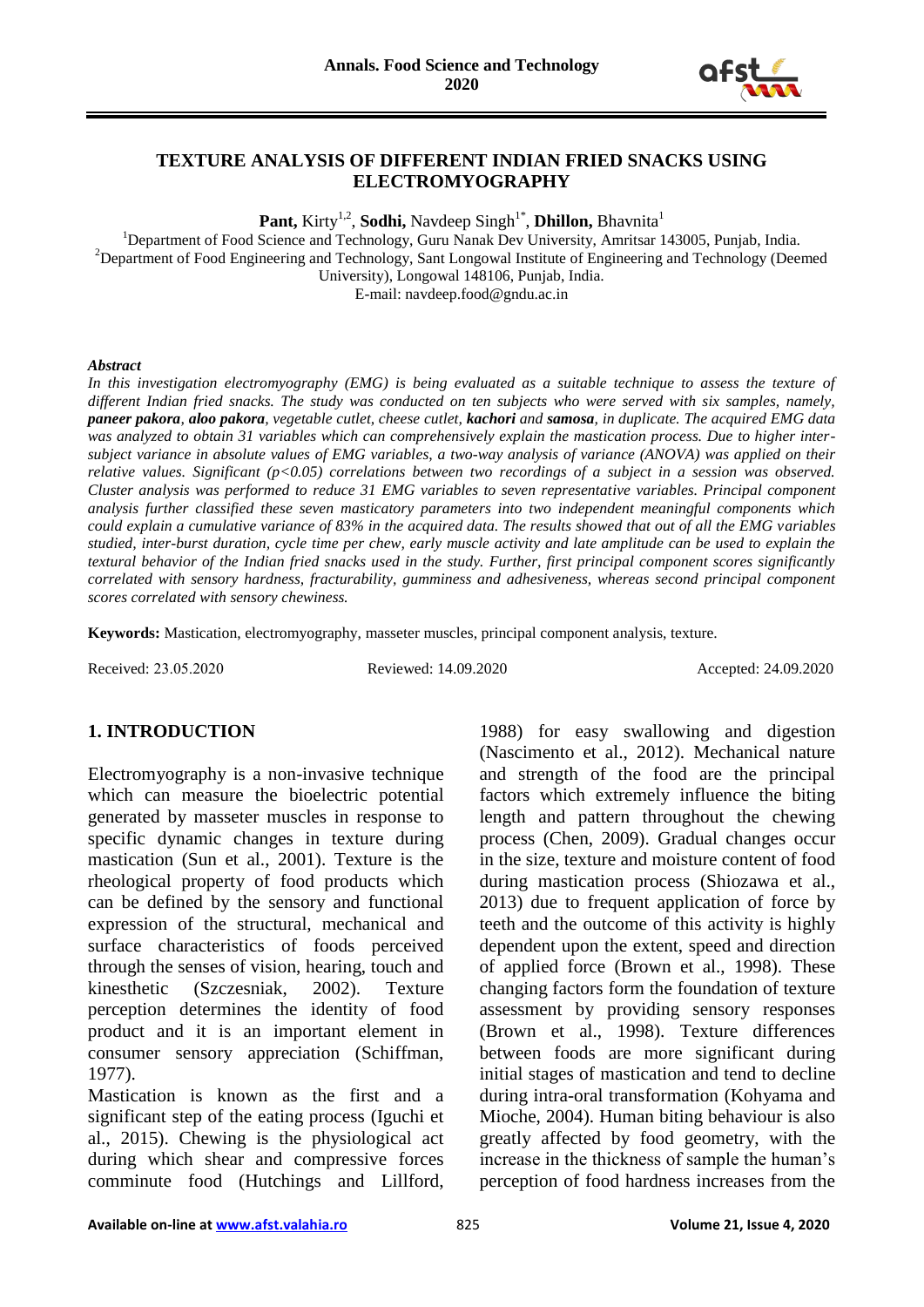

first bite (Chen, 2009).

Studies have revealed that the EMG responses vary significantly with food size, composition and rheology. Results obtained from EMG have indicated clear relationship between muscular activity and food characteristics. EMG enables better evaluation of sensory characteristics than mechanical measurements, and provides real-time information of the entire chewing process in order to characterize food texture. Therefore, this technique requires to be standardized for its applicability in formulation of food products. The present study has been conducted with the objective to record chewing pattern of different subjects for various Indian fried snacks with the help of EMG and to correlate it with sensory parameters so as to find the application of EMG in food texture evaluation.

# **2. MATERIALS AND METHODS**

# **Subjects**

The conduct of present study was approved by the Ethical Committee of Guru Nanak Dev University, Amritsar. In this investigation, ten young volunteers (females, aged  $20 - 25$  years) were selected as subjects to carry out EMG studies. Subjects were not having any abnormality in the number or position of teeth as well as no problem in mastication or swallowing (Shiozawa et al., 2013). Consent forms were obtained from all the subjects after the procedure was explained to them (Miyawaki et al., 2001).

# **Sample preparation**

Different Indian fried snacks, namely, *paneer pakora, aloo pakora,* vegetable cutlet, cheese cutlet, *kachori* and *samosa* were procured from local market. The samples were cut into approximate blocks weighing 7 g.

# **Experimental session**

The subjects were made to comfortably sit on the chair. The surface area of the skin on the masseter muscles was cleaned with a facial wipe. A small amount of conducting gel was applied on the skin before attaching electrodes (Gonzalez et al., 2004). Bipolar surface electrodes with an impedance of 50 Hz were secured on the masseter muscles. Ground electrode was placed on the left wrist as all the subjects were right-handed (Kohyama et al., 2007). The food samples were roughly cuboidal in shape and placed in a dish in front of the subjects. Subjects were then asked to eat six food samples, twice in random order, in their usual normal fashion of chewing (Shiozawa et al., 2013). The subjects rinsed their mouth with small amount of water after each chewing sequence so as to wash the food remnants from the mouth (Kohyama et al., 2002). The EMG signals were obtained by using electrodes, filtered  $(10 - 500 \text{ Hz})$  then amplified 2,000 times and recorded in PC using MP-150 system (Acknowledge ver. 4.4.2, Biopac Systems Inc.) at 1,000 Hz. Throughout the experimental session, the electrodes remained untouched (Karkazis and Kossioni, 1997). EMG signals were derived from both right and left sides of the masseter muscles. The EMG data were calculated from mean of both the muscles (Kohyama et al., 2008). Each session lasted for approximately 30-40 min. including explanation, preparation, application and removal of electrodes (Kohyama et al., 2002).

# **Sensory evaluation**

Sensory assessment was conducted for six samples by ten subjects using hedonic scale. The subjects were asked to evaluate the food samples on the basis of sensory parameters viz. hardness, cohesiveness, fracturability, chewiness, gumminess and adhesiveness. The subjects gave evaluation accordingly on the sensory score card based on nine points, where one represented the least perceived sensation and nine represented the highest perceived sensation.

# **Data analysis**

The EMG data was acquired using Acqknowlege (version 4.4) software. The acquired data were analysed by Minitab (Minitab Inc., USA) statistical software for conducting ANOVA, cluster analysis and principal component analysis.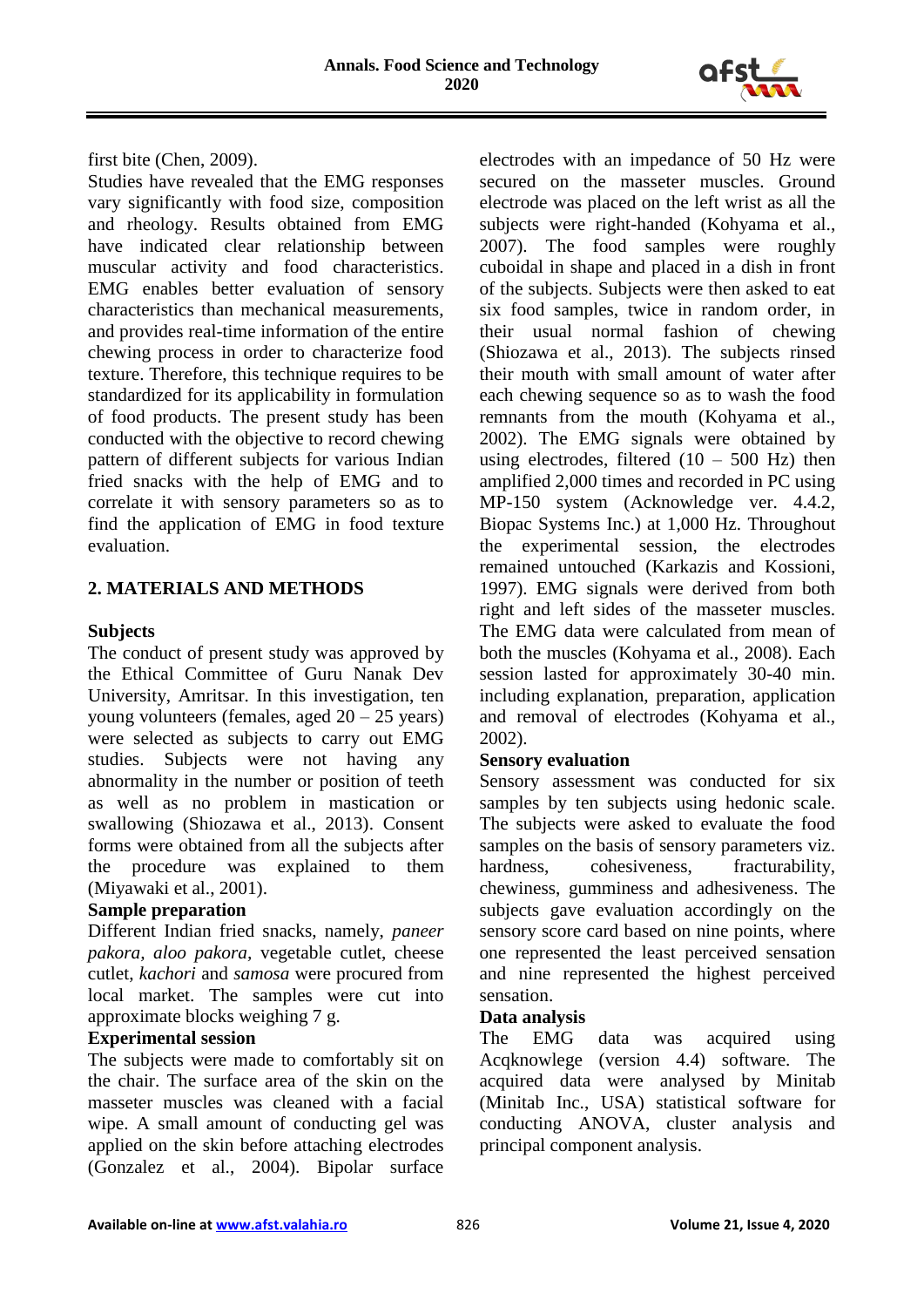

#### **3. RESULTS AND DISCUSSION**

The EMG analysis was conducted for the mastication process and 31 variables were extracted from this analysis for: entire mastication process; per-chew mastication parameters; first-chew parameters; early stage mastication parameters; middle stage mastication parameters; and late stage mastication parameters.

#### **Assessment of absolute and relative values of EMG variables**

The acquired EMG variables were: no. of chews, mastication time, burst duration, total muscle activity, inter-burst duration, amplitude, burst duration per chew, muscle activity per chew, amplitude per chew, inter-burst duration per chew, cycle time per chew, first-chew burst duration, first-chew inter-burst duration, firstchew muscle activity, first-chew amplitude, first-chew cycle time, early burst duration, early muscle activity, early amplitude, early inter-burst duration, early cycle time, middle burst duration, middle muscle activity, middle amplitude, middle inter-burst duration, middle cycle time, late burst duration, late muscle activity, late amplitude, late inter-burst duration and late cycle time. The absolute values of these variables were subjected to a two-way ANOVA. The results indicated that the intersubject variances were significantly  $(p<0.05)$ higher than the inter-sample variances (Tables 1 and 2). Similar findings have been reported earlier for EMG studies on cooked rice samples (Kohyama et al., 1998; Sodhi et al., 2010; Kohyama et al., 2016), different textured Indian food products (Rustagi, et al., 2018b) and Indian sweets (Sodhi et al., 2019). This necessitated the need to process the absolute values to relative values for further analysis. Relative values of EMG variables are frequently used in kinesiology to eliminate the subject variance (Kohyama et al., 2008). Accordingly, the relative values of EMG variables were calculated. The statistical analysis revealed that the relative values can effectively distinguish different Indian fried snacks (Tables 3 and 4).

**Reproducibility of masseter muscle activities** Correlation analysis was conducted to study the reproducibility of the EMG variables of a subjects' duplicate recordings for a sample during: entire mastication parameters (burst duration, total muscle activity, inter-burst duration, no. of chews, amplitude and mastication time); per-chew mastication parameters (burst duration, inter-burst duration, cycle time, muscle activity and amplitude); first-chew parameters (burst duration, interburst duration, cycle time, muscle activity and amplitude); early stage mastication parameters (burst duration, inter-burst duration, cycle time, muscle activity and amplitude); middle stage mastication parameters (burst duration, interburst duration, cycle time, muscle activity and amplitude); and late stage mastication parameters (burst duration, inter-burst duration, cycle time, muscle activity and amplitude). Correlation coefficients of two different recordings in a session by a subject for mastication of fried snack samples were found to be statistically significant  $(p<0.05)$ . High degree of similarity was also observed for a subject's chewing behavior from the dendrograms generated by cluster analysis. A representative dendrogram is shown in Fig. 1 depicting the reproducible chewing behavior. Similar results have been reported earlier for textural studies by EMG technique for Indian snacks (Pratiksha et al., 2018), different textured Indian foods (Rustagi et al., 2018a) and Indian sweets (Sodhi et al., 2019). Every individual has different chewing pattern for different textured food material, however interindividual EMG data remains reproducible (Wilkinson et al., 2000). Karkazis and Kossioni (1997) also reported low variation in EMG activity for a subject within a session. Therefore, it can be concluded that human subjects have reproducible chewing behavior within a session. So EMG investigations of masseters muscles during chewing can be undertaken to study textural difference in foods.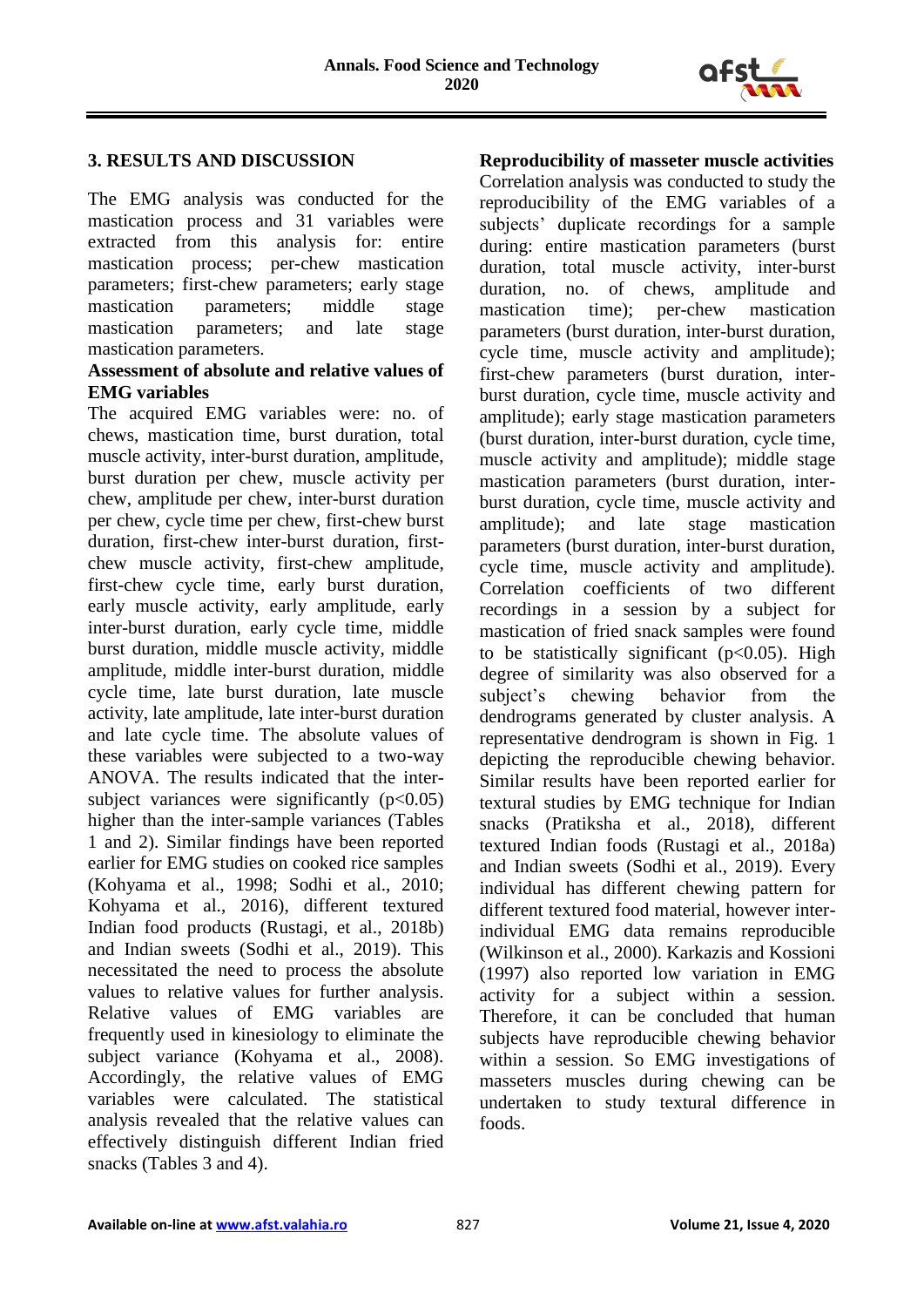

| <b>PARAMETERS</b>                      | <b>Paneer</b><br>Pakora              | <b>Aloo</b><br>Pakora | Vegetable<br><b>Cutlet</b>               | <b>Cheese</b><br><b>Cutlet</b> | <b>Kachori</b> | <b>Samosa</b> | <b>F</b> value<br><b>Subjects</b> | <b>F</b> value<br>Foods |  |  |  |
|----------------------------------------|--------------------------------------|-----------------------|------------------------------------------|--------------------------------|----------------|---------------|-----------------------------------|-------------------------|--|--|--|
|                                        | <b>Entire Mastication Parameters</b> |                       |                                          |                                |                |               |                                   |                         |  |  |  |
| <b>Mastication Time (s)</b>            | 15.91                                | 13.93                 | 13.04                                    | 16.32                          | 23.25          | 12.59         | 10.9                              | 21.87                   |  |  |  |
| <b>Number of Chews</b>                 | 22.9                                 | 20.7                  | 19.1                                     | 24.1                           | 31.55          | 19.3          | 7.91                              | 15.69                   |  |  |  |
| <b>Burst Duration (s)</b>              | 7.16                                 | 6.20                  | 5.57                                     | 7.25                           | 10.60          | 5.61          | 13.17                             | 16.59                   |  |  |  |
| <b>Inter-burst Duration (s)</b>        | 8.95                                 | 7.87                  | 7.47                                     | 9.28                           | 12.77          | 7.15          | 8.25                              | 25.04                   |  |  |  |
| Muscle Activity $(mV·s)$               | 0.81                                 | 0.81                  | 0.72                                     | 0.93                           | 1.58           | 0.71          | 9.85                              | 12.87                   |  |  |  |
| Amplitude (mV)                         | 35.91                                | 38.62                 | 29.63                                    | 43.54                          | 66.04          | 34.24         | 7.35                              | 12.34                   |  |  |  |
| <b>Per-chew Mastication Parameters</b> |                                      |                       |                                          |                                |                |               |                                   |                         |  |  |  |
| <b>Burst Duration (s)</b>              | 0.30                                 | 0.29                  | 0.28                                     | 0.29                           | 0.34           | 0.28          | 56.28                             | 10.84                   |  |  |  |
| <b>Inter-burst Duration (s)</b>        | 8.95                                 | 7.87                  | 7.47                                     | 9.26                           | 12.77          | 7.15          | 0.83                              | 1.03                    |  |  |  |
| Muscle Activity $(mV·s)$               | 0.03                                 | 0.04                  | 0.05                                     | 0.04                           | 0.05           | 0.04          | 4.09                              | 1.99                    |  |  |  |
| Amplitude (mV)                         | 1.53                                 | 1.78                  | 1.55                                     | 1.79                           | 2.07           | 1.79          | 15.46                             | 4.34                    |  |  |  |
| <b>Cycle Time (s)</b>                  | 0.69                                 | 0.69                  | 0.68                                     | 0.68                           | 0.74           | 0.66          | 27.96                             | 11.63                   |  |  |  |
|                                        |                                      |                       | <b>First-chew Mastication Parameters</b> |                                |                |               |                                   |                         |  |  |  |
| <b>Burst Duration (s)</b>              | 0.36                                 | 0.36                  | 0.37                                     | 0.36                           | 0.47           | 0.36          | 11.64                             | 6.96                    |  |  |  |
| <b>Inter-burst Duration (s)</b>        | 0.41                                 | 0.43                  | 0.38                                     | 0.39                           | 0.36           | 0.42          | 1.44                              | 0.89                    |  |  |  |
| Muscle Activity $(mV·s)$               | 0.02                                 | 0.04                  | 0.02                                     | 0.04                           | 0.06           | 0.04          | 1.75                              | 4.34                    |  |  |  |
| Amplitude (mV)                         | 103                                  | 1.25                  | 1.07                                     | 1.31                           | 1.96           | 1.43          | 2.89                              | 6.29                    |  |  |  |
| <b>Cycle Time (s)</b>                  | 0.76                                 | 0.79                  | 0.73                                     | 0.75                           | 0.81           | 0.78          | 7.04                              | 0.97                    |  |  |  |

**Table 1. EMG data (absolute values) for various food samples showing subject and food factor variation for entire, per-chew and first-chew mastication periods.**

**Table 2. EMG data (absolute values) for various food samples showing subject and food factor variation for early stage, middle stage and late stage mastication periods.**

| <b>PARAMETERS</b>               | <b>Paneer</b><br>Pakora | <b>Aloo</b><br>Pakora | Vegetable<br><b>Cutlet</b>                 | <b>Cheese</b><br><b>Cutlet</b> | <b>Kachori</b> | <b>Samosa</b> | <b>F</b> value<br><b>Subjects</b> | <b>F</b> value<br>Foods |
|---------------------------------|-------------------------|-----------------------|--------------------------------------------|--------------------------------|----------------|---------------|-----------------------------------|-------------------------|
|                                 |                         |                       | <b>Early Stage Mastication Parameters</b>  |                                |                |               |                                   |                         |
| <b>Burst Duration (s)</b>       | 0.94                    | 0.98                  | 0.94                                       | 0.99                           | 1.23           | 0.91          | 12.37                             | 5.98                    |
| <b>Inter-burst Duration (s)</b> | 1.15                    | 1.08                  | 1.07                                       | 1.05                           | 1.18           | 1.03          | 7.54                              | 2.8                     |
| Muscle Activity $(mV·s)$        | 0.10                    | 0.13                  | 0.09                                       | 0.13                           | 0.19           | 0.14          | 5.81                              | 6.16                    |
| Amplitude (mV)                  | 4.32                    | 4.96                  | 3.98                                       | 5.29                           | 6.42           | 5.26          | 5.73                              | 5.55                    |
| <b>Cycle Time (s)</b>           | 2.12                    | 2.07                  | 2.01                                       | 2.08                           | 2.39           | 2.13          | 2.97                              | 2.03                    |
|                                 |                         |                       | <b>Middle Stage Mastication Parameters</b> |                                |                |               |                                   |                         |
| <b>Burst Duration (s)</b>       | 0.89                    | 0.85                  | 0.82                                       | 0.83                           | 1.00           | 0.85          | 21.17                             | 6.61                    |
| <b>Inter-burst Duration (s)</b> | 1.28                    | 1.25                  | 1.28                                       | 124                            | 1.38           | 1.21          | 4.71                              | 2.54                    |
| Muscle Activity $(mV·s)$        | 0.88                    | 0.11                  | 0.09                                       | 0.09                           | 0.11           | 0.09          | 15.64                             | 1.62                    |
| Amplitude (mV)                  | 4.33                    | 5.50                  | 4.89                                       | 5.02                           | 5.74           | 5.31          | 13.55                             | 2.63                    |
| <b>Cycle Time (s)</b>           | 2.16                    | 2.05                  | 2.05                                       | 2.04                           | 2.29           | 1.99          | 2.08                              | 1.04                    |
|                                 |                         |                       | <b>Late Stage Mastication Parameters</b>   |                                |                |               |                                   |                         |
| <b>Burst Duration (s)</b>       | 0.84                    | 0.80                  | 0.81                                       | 0.8                            | 0.84           | 0.79          | 22.29                             | 1.90                    |
| <b>Inter-burst Duration (s)</b> | 1.28                    | 1.25                  | 1.28                                       | 1.24                           | 1.38           | 1.21          | 4.71                              | 2.54                    |
| Muscle Activity $(mV·s)$        | 0.08                    | 0.10                  | 0.09                                       | 0.09                           | 0.11           | 0.09          | 15.64                             | 1.62                    |
| Amplitude (mV)                  | 4.33                    | 5.50                  | 4.89                                       | 5.02                           | 5.74           | 5.31          | 13.56                             | 2.63                    |
| <b>Cycle Time (s)</b>           | 2.16                    | 2.05                  | 2.05                                       | 2.04                           | 2.29           | 1.99          | 2.08                              | 1.04                    |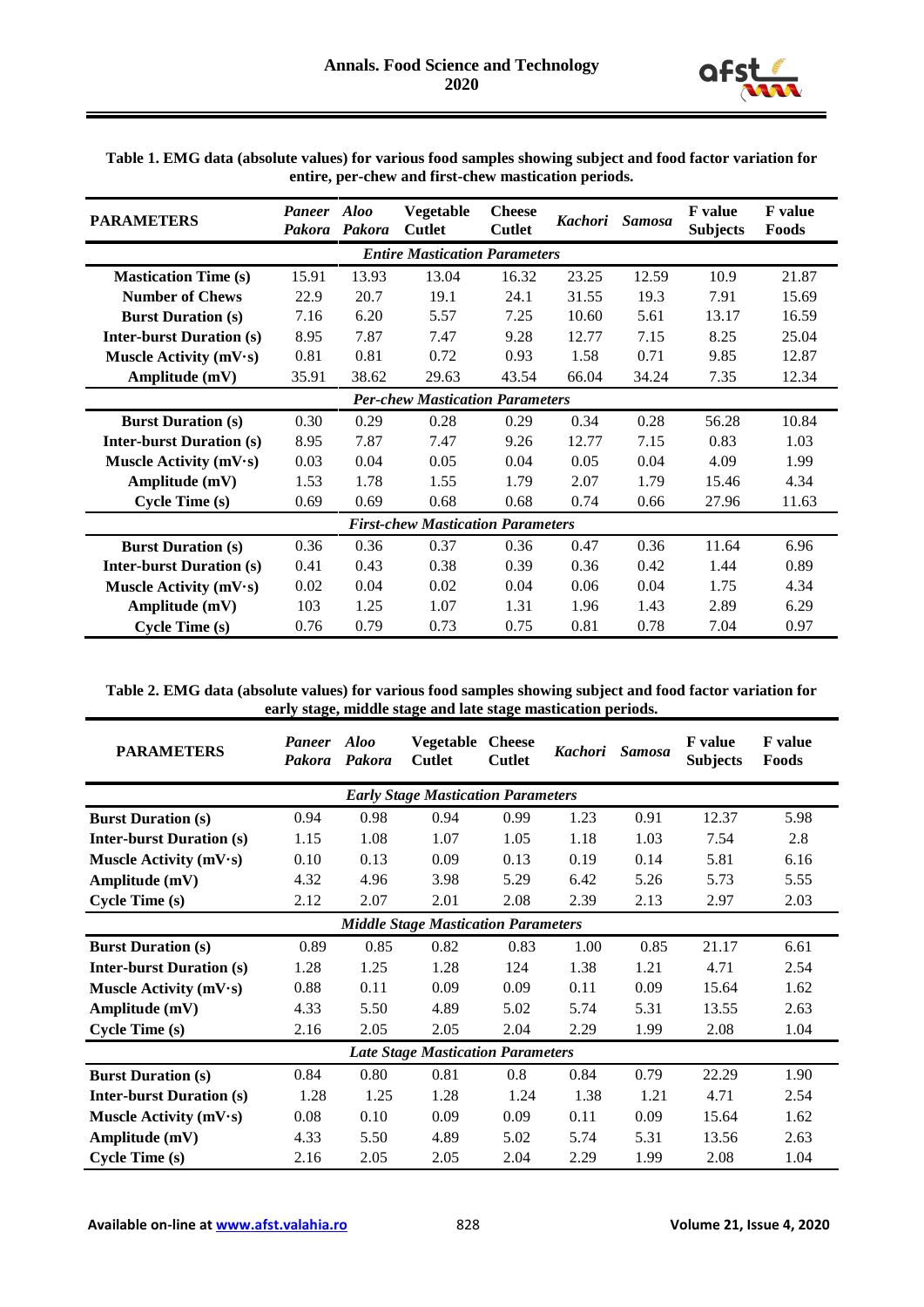

| Table 3. EMG data (relative values) for various food samples showing food factor variation for entire, per-chew |
|-----------------------------------------------------------------------------------------------------------------|
| and first-chew mastication periods.                                                                             |

| <b>PARAMETERS</b>               | <b>Paneer</b><br>pakora | <b>Aloo</b><br>Pakora | Vegetable<br>Cutlet                      | <b>Cheese</b><br><b>Cutlet</b> | <b>Kachori</b> | <b>Samosa</b> | $\mathbf{F}$<br>value | $\mathbf{p}$<br>value |
|---------------------------------|-------------------------|-----------------------|------------------------------------------|--------------------------------|----------------|---------------|-----------------------|-----------------------|
|                                 |                         |                       | <b>Entire Mastication Parameters</b>     |                                |                |               |                       |                       |
| <b>Mastication Time (s)</b>     | 0.99                    | 0.87                  | 0.81                                     | 1.02                           | 1.45           | 0.80          | 22.57                 | 0.00                  |
| <b>Number of Chews</b>          | 0.99                    | 0.89                  | 0.83                                     | 1.05                           | 1.39           | 0.85          | 15.74                 | 0.00                  |
| <b>Burst Duration (s)</b>       | 0.99                    | 0.86                  | 0.77                                     | 1.01                           | 1.57           | 0.80          | 17.69                 | 0.00                  |
| <b>Inter-burst Duration (s)</b> | 0.99                    | 0.88                  | 0.83                                     | 1.04                           | 1.45           | 0.81          | 24.78                 | 0.00                  |
| Muscle Activity $(mV·s)$        | 0.83                    | 0.84                  | 0.72                                     | 0.99                           | 1.85           | 0.76          | 11.58                 | 0.00                  |
| Amplitude (mV)                  | 0.85                    | 0.91                  | 0.72                                     | 1.04                           | 1.63           | 0.83          | 9.81                  | 0.00                  |
|                                 |                         |                       | <b>Per-chew Mastication Parameters</b>   |                                |                |               |                       |                       |
| <b>Burst Duration (s)</b>       | 1.01                    | 0.98                  | 0.95                                     | 0.98                           | 1.13           | 0.96          | 9.69                  | 0.00                  |
| <b>Inter-burst Duration (s)</b> | 0.99                    | 0.98                  | 0.99                                     | 1.06                           | 1.026          | 0.94          | 1.03                  | 0.04                  |
| Muscle Activity $(mV·s)$        | 0.85                    | 0.93                  | 1.03                                     | 0.95                           | 1.33           | 0.91          | 2.1                   | 0.08                  |
| Amplitude (mV)                  | 0.88                    | 1.02                  | 0.88                                     | 1.01                           | 1.19           | 1.01          | 3.32                  | 0.01                  |
| <b>Cycle Time (s)</b>           | 1.01                    | 0.99                  | 0.98                                     | 0.98                           | 1.08           | 0.96          | 11.85                 | 0.00                  |
|                                 |                         |                       | <b>First-chew Mastication Parameters</b> |                                |                |               |                       |                       |
| <b>Burst Duration (s)</b>       | 0.96                    | 0.95                  | 0.88                                     | 0.96                           | 1.26           | 0.98          | 6.04                  | 0.00                  |
| <b>Inter-burst Duration (s)</b> | 1.02                    | 1.08                  | 0.97                                     | 0.98                           | 0.91           | 1.05          | 0.89                  | 0.49                  |
| Muscle Activity $(mV·s)$        | 0.74                    | 1.02                  | 0.69                                     | 0.89                           | 1.74           | 0.92          | 6.69                  | 0.00                  |
| Amplitude (mV)                  | 0.77                    | 0.95                  | 0.81                                     | 0.93                           | 1.59           | 1.06          | 6.45                  | 0.00                  |
| <b>Cycle Time (s)</b>           | 0.99                    | 1.02                  | 0.94                                     | 0.98                           | 1.04           | 1.01          | 0.99                  | 0.43                  |

| Table 4. EMG data (relative values) for various food samples showing food factor variation for early |
|------------------------------------------------------------------------------------------------------|
| stage, middle stage and late mastication periods.                                                    |

| <b>PARAMETERS</b>               | <b>Paneer</b><br>pakora | <b>Aloo</b><br>Pakora | <b>Vegetable</b><br><b>Cutlet</b>          | <b>Cheese</b><br>cutlet | <b>Kachori</b> | <b>Samosa</b> | $\mathbf{F}$<br>value | p<br>value |
|---------------------------------|-------------------------|-----------------------|--------------------------------------------|-------------------------|----------------|---------------|-----------------------|------------|
|                                 |                         |                       | <b>Early Stage Mastication Parameters</b>  |                         |                |               |                       |            |
| <b>Burst Duration(s)</b>        | 0.94                    | 0.97                  | 0.93                                       | 0.98                    | 1.28           | 0.90          | 4.91                  | 0.00       |
| <b>Inter-burst Duration (s)</b> | 1.05                    | 0.99                  | 0.98                                       | 0.95                    | 1.08           | 0.95          | 3.03                  | 0.01       |
| Muscle Activity $(mV·s)$        | 0.81                    | 0.93                  | 0.74                                       | 0.94                    | 1.56           | 1.02          | 7.05                  | 0.00       |
| Amplitude (mV)                  | 0.85                    | 0.99                  | 0.80                                       | 1.03                    | 1.29           | 1.03          | 6.26                  | 0.00       |
| <b>Cycle Time (s)</b>           | 0.99                    | 0.97                  | 0.94                                       | 0.98                    | 1.12           | 0.99          | 2.24                  | 0.06       |
|                                 |                         |                       | <b>Middle Stage Mastication Parameters</b> |                         |                |               |                       |            |
| <b>Burst Duration (s)</b>       | 1.03                    | 0.97                  | 0.93                                       | 0.96                    | 1.15           | 0.97          | 6.73                  | 0.00       |
| <b>Inter-burst Duration (s)</b> | 0.98                    | 0.98                  | 1.07                                       | 0.97                    | 1.09           | 0.93          | 4.89                  | 0.00       |
| Muscle Activity $(mV·s)$        | 0.89                    | 0.97                  | 0.86                                       | 0.97                    | 1.37           | 0.94          | 6.47                  | 0.00       |
| Amplitude (mV)                  | 0.89                    | 0.95                  | 0.94                                       | 1.06                    | 1.17           | 1.04          | 0.09                  | 0.13       |
| <b>Cycle Time (s)</b>           | 0.99                    | 0.97                  | 1.00                                       | 0.97                    | 1.11           | 0.95          | 14.19                 | 0.00       |
|                                 |                         |                       | <b>Late Stage Mastication Parameters</b>   |                         |                |               |                       |            |
| <b>Burst Duration (s)</b>       | 1.06                    | 0.98                  | 0.99                                       | 0.97                    | 1.03           | 0.96          | 2.12                  | 0.08       |
| <b>Inter-burst Duration (s)</b> | 1.01                    | 0.98                  | 1.00                                       | 0.98                    | 1.09           | 0.95          | 2.54                  | 0.04       |
| Muscle Activity (mV·s)          | 0.91                    | 1.07                  | 0.94                                       | 0.96                    | 1.13           | 0.99          | 1.50                  | 0.20       |
| Amplitude (mV)                  | 0.87                    | 1.06                  | 0.95                                       | 0.98                    | 1.12           | 1.03          | 1.78                  | 0.13       |
| <b>Cycle Time (s)</b>           | 1.03                    | 0.98                  | 0.98                                       | 0.98                    | 1.08           | 0.95          | 0.90                  | 0.48       |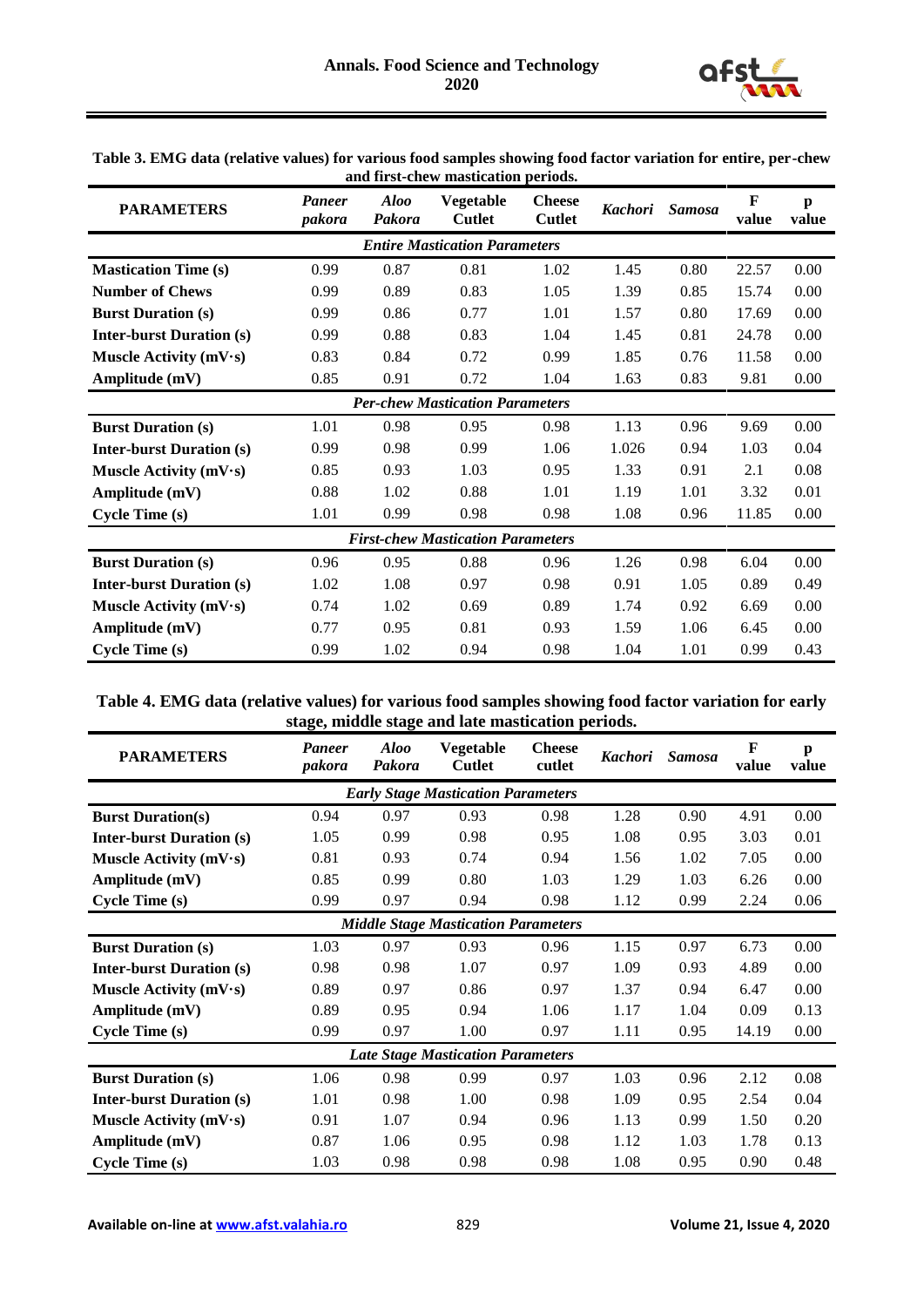

#### **Principal component analysis**

Principal components analysis is a valuable technique for selecting smaller number of variables from a group of large variables. In the current study, 31 masticatory parameters were reduced to seven representative parameters viz. inter-burst duration, middle inter-burst duration, cycle time per chew, mastication time, early muscle activity, late amplitude, first inter-burst duration, by classifying them into seven clusters for further processing by principal component analysis (Fig. 2).

The principal component analysis of these seven parameters resulted in two independent meaningful components. The cumulative proportion of variance for first principal component (PC1) was 66.1% and for second principal component (PC2) was 83.0% (Table 5).

**Table 5. Principal component factor loading of the masticatory parameters.**

| Parameter                   | PC <sub>1</sub> | PC <sub>2</sub> |
|-----------------------------|-----------------|-----------------|
| Inter-burst duration        | 0.455           | $-0.058$        |
| Middle inter-burst duration | 0.341           | $-0.114$        |
| Cycle time per chew         | 0.440           | $-0.084$        |
| <b>Mastication time</b>     | 0.335           | $-0.397$        |
| Early muscle activity       | 0.404           | 0.389           |
| Late amplitude              | 0.250           | 0.761           |
| First inter-burst duration  | $-0.380$        | 0.294           |
| Cumulative proportion (%)   | 66.1            | 83.0            |

The PC1 was having relatively higher values in order of inter-burst duration, cycle time per chew and early muscle activity, while late amplitude showed higher value for PC2. All the food samples were having different scores indicating differences in their texture attributes during mastication by human subjects (Fig. 4). The fried snack samples having similarities in textural behavior were placed in the same quadrant viz. *samosa* and *aloo pakora;* and vegetable cutlet, cheese cutlet and *paneer pakora*. However, *kachori* was placed in a separate quadrant indicating a totally different textured fried snack owing to its harder crust.

The principal component scores of these six

Indian fried snacks were correlated with sensory parameters (Table 6). The scores of PC1, which mainly comprised of inter-burst duration, cycle time per chew and early muscle activity, were correlated significantly with sensory hardness, fracturability, gumminess and adhesiveness. Whereas scores of PC2, which mainly comprised of late amplitude, correlated with sensory chewiness. Kohyama et al. (2008) reported that adhesiveness mostly affected the mastication parameters from the middle to late stages in their EMG studies. Also, Anderson et al. (2002), Peyron et al. (1997) and Kohyama et al. (2014) reported that hardness of food samples affected the chewing performance of human subjects.

| Table 6. Correlation coefficients between the scores |
|------------------------------------------------------|
| of principal components and sensory parameters.      |

| ог ргинерат сопіронення ана зейзог у раганістегія |            |  |  |  |  |
|---------------------------------------------------|------------|--|--|--|--|
| PC1                                               | PC2        |  |  |  |  |
| $0.824**$                                         | 0.310      |  |  |  |  |
| $-0.450$                                          | $-0.603$   |  |  |  |  |
| $0.664*$                                          | 0.545      |  |  |  |  |
| 0.302                                             | $-0.781**$ |  |  |  |  |
| $0.628*$                                          | $-0.426$   |  |  |  |  |
| $0.620*$                                          | 0.008      |  |  |  |  |
|                                                   |            |  |  |  |  |

\*\*p≤0.1; \*p≤0.2

# **Principal component analysis**

Principal components analysis is a valuable technique for selecting smaller number of variables from a group of large variables. In the current study, 31 masticatory parameters were reduced to seven representative parameters viz. inter-burst duration, middle inter-burst duration, cycle time per chew, mastication time, early muscle activity, late amplitude, first inter-burst duration, by classifying them into seven clusters for further processing by principal component analysis (Fig. 2).

The principal component analysis of these seven parameters resulted in two independent meaningful components. The cumulative proportion of variance for first principal component (PC1) was 66.1% and for second principal component (PC2) was 83.0% (Table 5). The PC1 was having relatively higher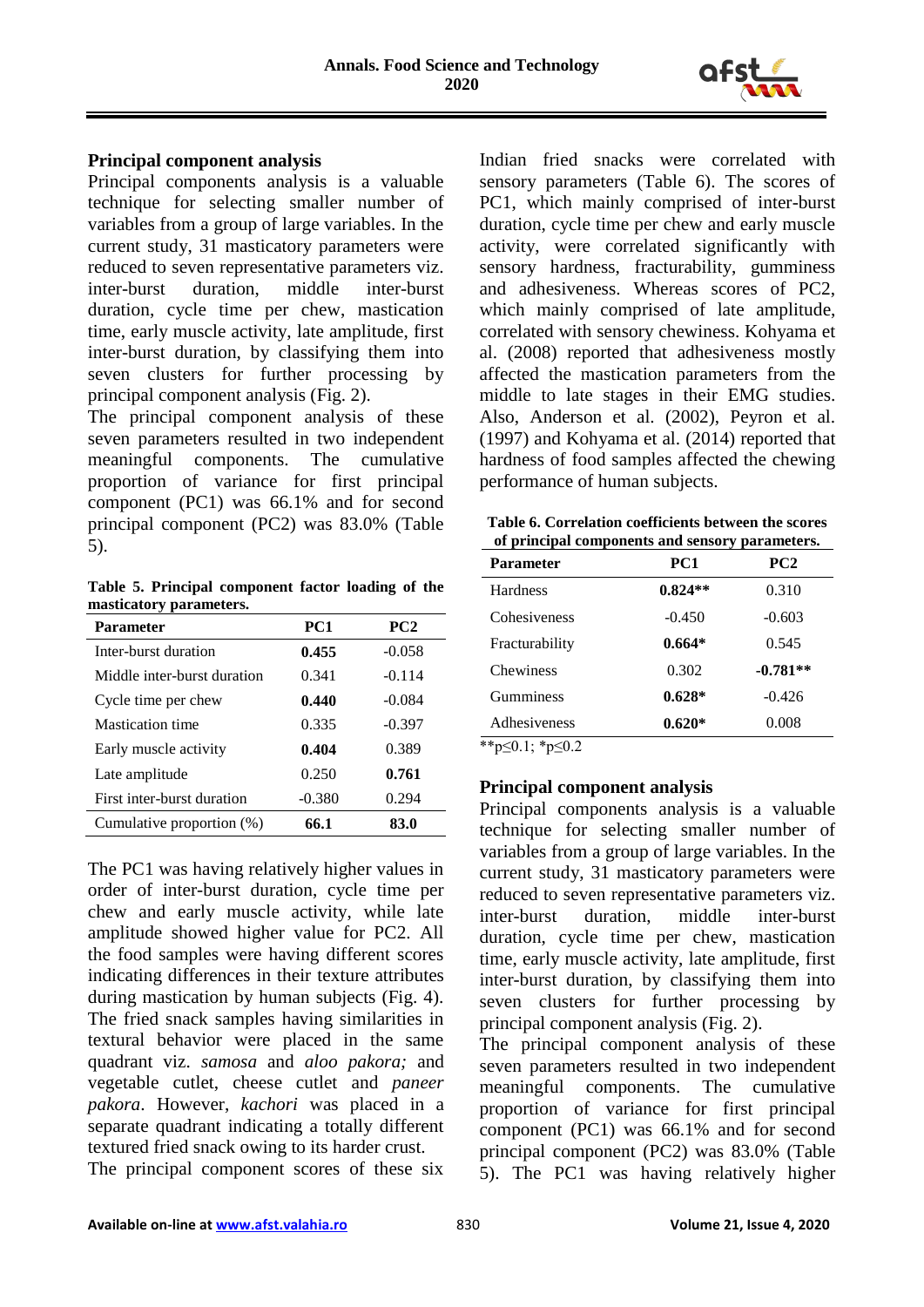

values in order of inter-burst duration, cycle time per chew and early muscle activity, while late amplitude showed higher value for PC2. All the food samples were having different scores indicating differences in their texture attributes during mastication by human subjects (Fig. 4). The fried snack samples having similarities in textural behavior were placed in the same quadrant viz. *samosa* and *aloo pakora;* and vegetable cutlet, cheese cutlet and *paneer pakora*. However, *kachori* was placed in a separate quadrant indicating a totally different textured fried snack owing to its harder crust.



**Fig. 1: Representative dendrogram showing reproducibility of masseter muscle activity for** *samosa***.**



**Fig. 2: Dendrogram showing whole masticatory parameters grouped into seven clusters.**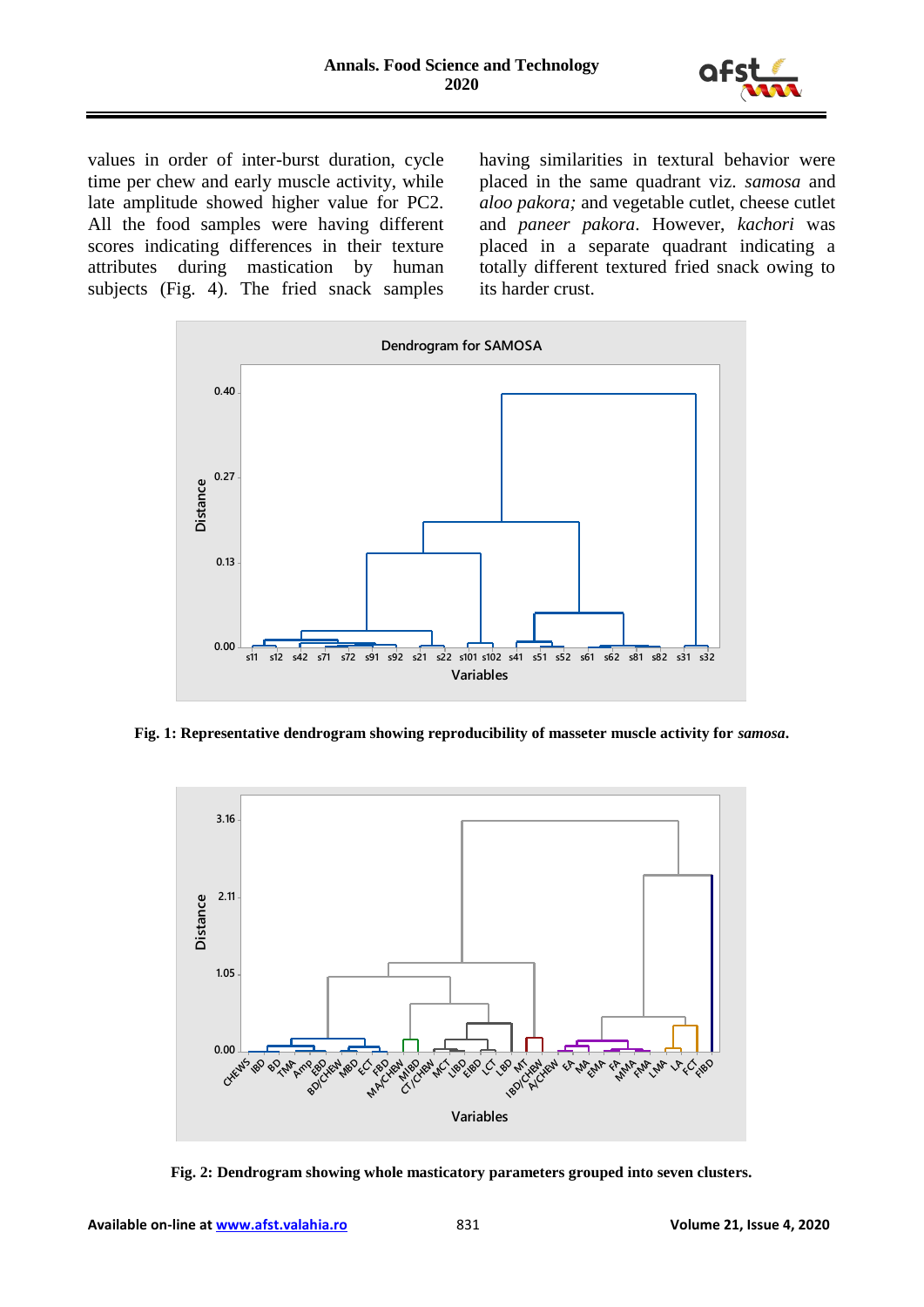





(FIBD: First chew inter-burst duration; LA: Late amplitude; EMA: Early muscle activity; IBD: Inter-burst duration; CT/CHEW: Cycle time per chew; MIBD: Middle inter-burst duration; MT: Mastication time)



**Fig. 4: Principal component score plot for different foods.**

The principal component scores of these six Indian fried snacks were correlated with sensory parameters (Table 6). The scores of PC1, which mainly comprised of inter-burst duration, cycle time per chew and early muscle activity, were correlated significantly with sensory hardness, fracturability, gumminess

and adhesiveness. Whereas scores of PC2, which mainly comprised of late amplitude, correlated with sensory chewiness. Kohyama et al. (2008) reported that adhesiveness mostly affected the mastication parameters from the middle to late stages in their EMG studies. Also, Anderson et al. (2002), Peyron et al.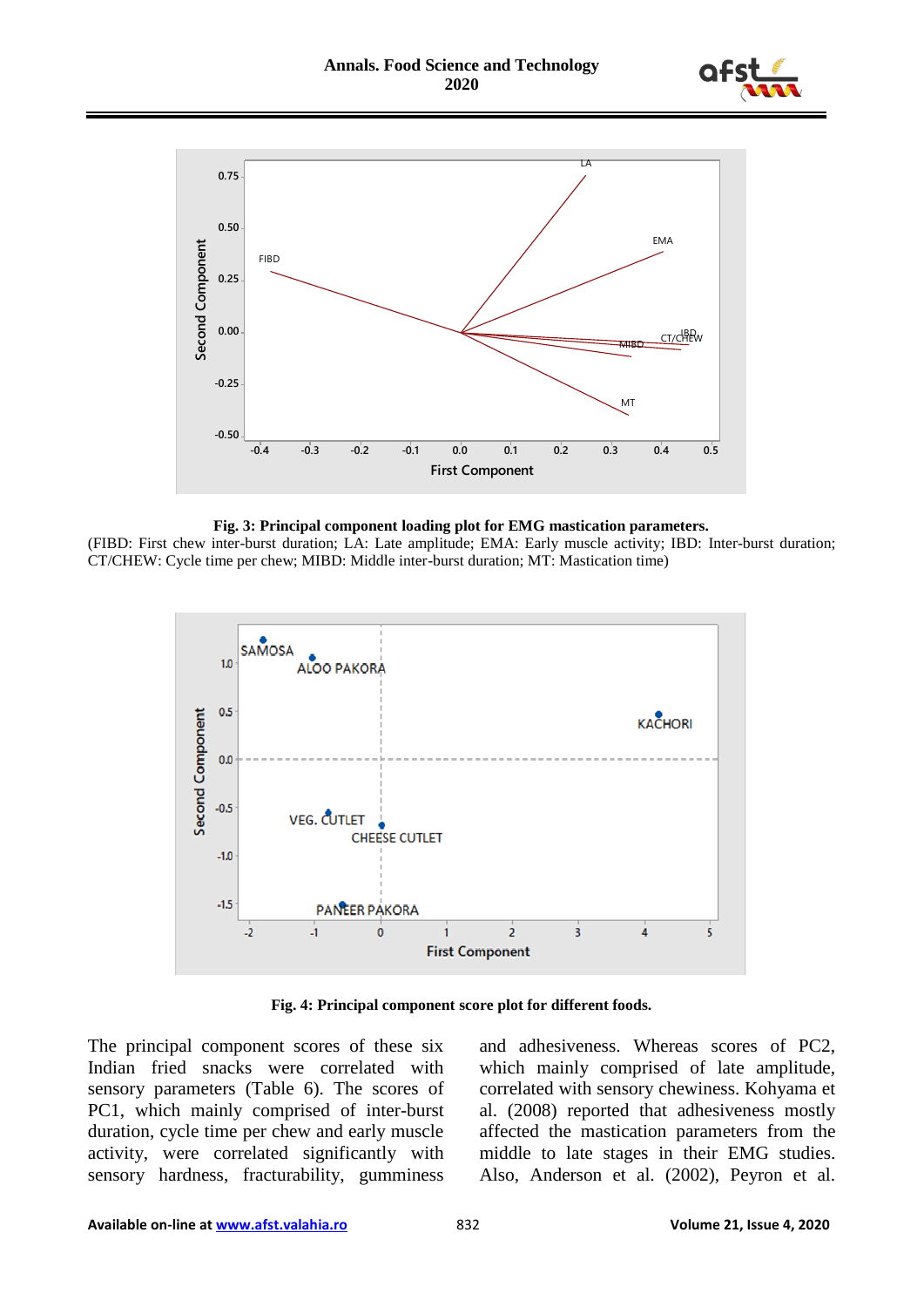

(1997) and Kohyama et al. (2014) reported that hardness of food samples affected the chewing performance of human subjects.

#### **4. CONCLUSION**

Texture analysis of different Indian fried snacks was conducted using electromyographic technique. In this study, absolute EMG variables were processed to relative values to eliminate subject variance. It is further inferred from the study that human chewing behavior is highly reproducible and EMG variables can be significantly related to human subjects' food texture perceptions. The fried snacks having similar texture were clustered together. Thirtyone EMG parameters were reduced to seven representative parameters out of which two independent meaningful components were deduced for further analysis. The first principal component, mainly composed of inter-burst duration, cycle time per chew and early muscle activity, was significantly correlated with sensory hardness, fracturability, gumminess and adhesiveness, whereas the second principal component, mainly composed of late amplitude, significantly correlated with sensory chewiness. EMG technique allowed us to study textural changes inside mouth by providing the *in-vivo* information and can be related to sensory texture analysis for comprehensive understanding of dynamic textural changes during mastication.

# **5. REFERENCES**

- [1]. Anderson, K., Throckmorton, G. S., Buschang, P. H., & Hayasaki, H. (2002). The effects of bolus hardness on masticatory kinematics. *Journal of Oral Rehabilitation, 29(7)*, 689-696. doi: 10.1046/j.1365-2842.2002.00862.x.
- [2]. Brown, W. E., Eves, W., Ellison, M., & Braxton, D. (1998). Use of combined electromyography and kinesthesiology during mastication to chart the oral breakdown of foodstuffs: relevance to measurement of food texture. *Journal of Texture Studies, 29(2)*, 145-167. doi: 10.1111/j.1745- 4603.1998.tb00161.x.
- [3]. Chen, J. (2009). Food oral processing A review. *Food Hydrocolloids, 23(1)*, 1-25. doi:10.1016/j.foodhyd.2007.11.013.
- [4]. Gonzalez, R., Montoya, I., Benedito, J., & Rey, A. (2004). Variables influencing Chewing electromyography response in food texture evaluation. *Food Reviews International, 20(1),* 17- 32. doi[:10.1081/FRI-120028828.](http://dx.doi.org/10.1081/FRI-120028828)
- [5]. Hutching, J. B., & Lillford, P. J. (1988). The perception of food texture- the philosophy of the breakdown path. *Journal of Texture Studies, 19(2),* 103-115. [doi:10.1111/j.1745-](https://doi.org/10.1111/j.1745-4603.1988.tb00928.x) [4603.1988.tb00928.x.](https://doi.org/10.1111/j.1745-4603.1988.tb00928.x)
- [6]. Iguchi, H., Magara, J., Nakamura, Y., Tsujimura, T., Ito, K., & Inoue, M. (2015). Changes in jaw muscle activity and the physical properties of foods with different textures during chewing behaviours. *Physiology & Behaviour, 1(152),* 217- 224. doi:10.1016/j.physbeh.2015.10.004.
- [7]. Karkazis, H. C., & Kossioni, A. E. (1997). Reexamination of the surface EMG activity of the masseter muscle in young adults during chewing of two test foods. *Journal of Oral Rehabilitation, 24(3),* 216-223. doi:10.1111/j.1365- 2842.1997.tb00316.x.
- [8]. Kohyama, K., & Mioche, L. (2004). Chewing behaviour observed at different stages of mastication for six foods, studied by electromyography and jaw kinematics in young and elderly subjects. *Journal of Texture Studies, 35(4)*, 395-414. doi:10.1111/j.1745- 4603.2004.tb00603.x.
- [9]. Kohyama, K., Mioche, L., & Martin, J. F. (2002). Chewing patterns of various texture foods studies by electromyography in young and elderly populations. *Journal of Texture Studies, 33(4),* 269-283. doi:10.1111/j.1745- 4603.2002.tb01349.x.
- [10]. Kohyama, K., Nakayama, Y., Yamaguchi, I., Yamaguchi, M., Hayakawa, F., & Sasaki, T. (2007). Mastication Effect on Block and Finely Cut Foods Studied by Electromyography. *Food Quality and Preference, 18(2),* 313-320. doi:10.1016/j.foodqual.2006.02.006.
- [11]. Kohyama, K., Ohtsubo, K., Toyoshima, H., & Shiozawa, K. (1998). Elemomyographic study on cooked rice with different amylose contents. *Journal of Texture Studies, 29(1),* 101-113. doi:10.1111/j.1745-4603.1998.tb00156.x.
- [12]. Kohyama, K., Sasaki, T., & Hayakawa, F. (2008). Characterization of food physical properties by the mastication parameters measured by electromyography of the jaw-closing muscles and mandibular kinematics in young adults. *Bioscience, Biotechnology, and Biochemistry, 72(7),* 1690-1695. doi:10.1271/bbb.70769.
- [13]. Kohyama, K., Sodhi, N. S., Sasaki, T., & Keitaro, S. (2014). Effects of milling ratio and water-torice ratio on mastication effort for cooked rice measured by Electromyography. *Journal of*